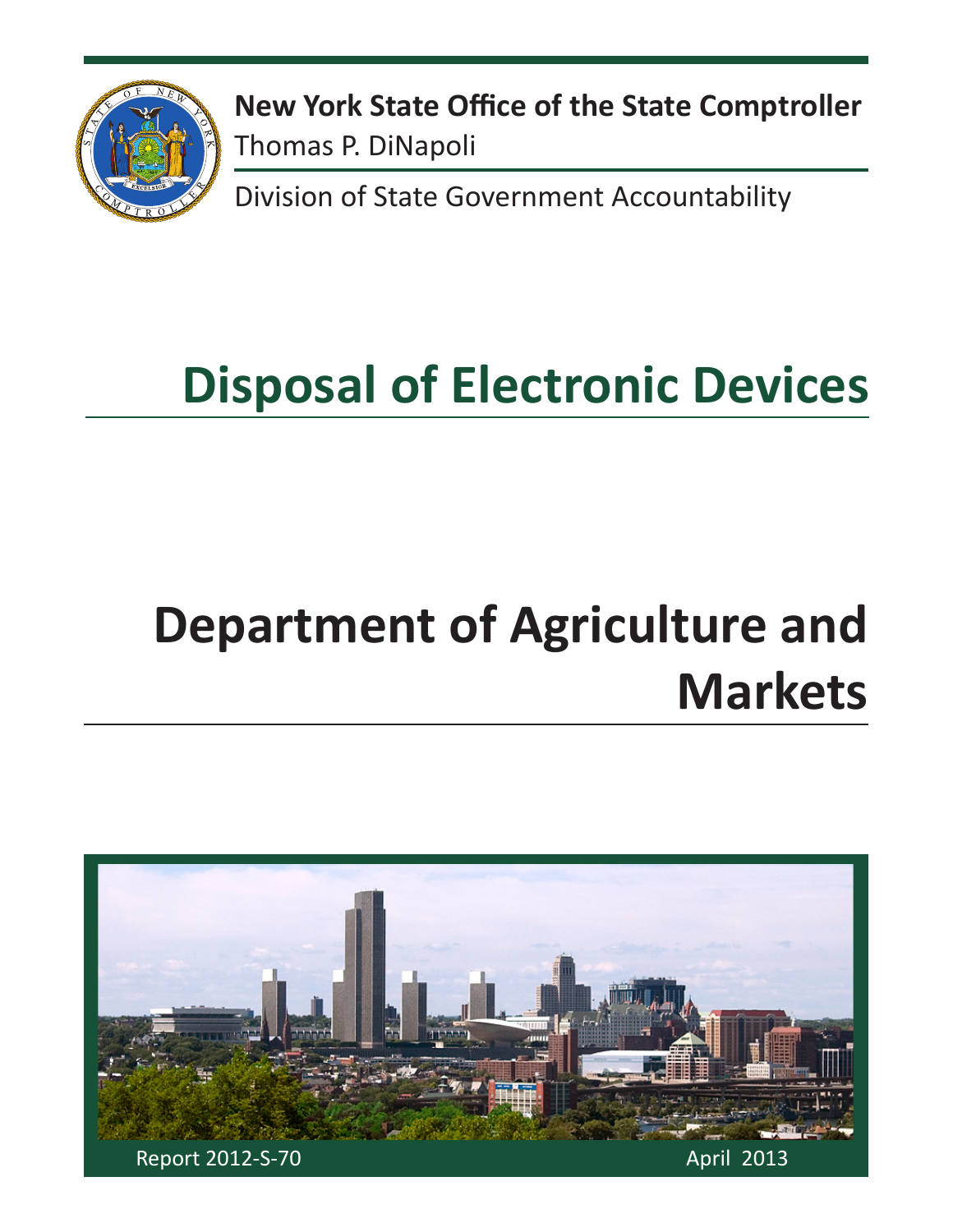## **Executive Summary**

#### **Purpose**

To determine if those electronic devices approved for sale as surplus equipment by the Department of Agriculture and Markets (Department) through the Office of General Services (OGS) are permanently cleaned of all data, including personal, private and sensitive information. The audit covers the period of June 1, 2012 through November 9, 2012.

#### **Background**

Office of Cyber Security Policy requires all State entities to establish formal procedures to address the risk that personal, private or sensitive information may be improperly disclosed. This policy also requires that all laptops containing, or with access to, State information must be encrypted. One way information can be compromised is through careless disposal of electronic devices. Agencies may dispose of electronic devices on their own; however, OGS' Surplus Unit provides this service for many State agencies. At the time of our audit, the Department had 132 electronic devices (laptops, desktop computers, tablets, cameras, cell phones, and a printer) ready for disposal through OGS' Surplus Unit. Agencies are required to remove all information prior to disposal and, if sending them to OGS, to certify in writing that the devices no longer contain any retrievable information. OGS' Surplus Unit does not accept any responsibility for clearing the data from these devices.

#### **Key Findings**

- Fifteen of the 132 electronic devices readied for surplus still contained data, even though the Department had certified that all memory devices had been removed.
- One of the hard drives contained personal, private and sensitive information related to an employee who had previously been assigned the computer, including the person's name, social security number, date of birth and certain health-related data.
- The printer hard drive and cameras also contained retrievable data, and the cell phones had not been programmed back to their original manufacturer settings.

#### **Key Recommendation**

• Reinforce policies and procedures to ensure that all hard drives are removed from electronic devices and properly disposed of prior to authorizing the equipment for surplus.

### **Other Related Audits/Reports of Interest**

[Office of General Services: Disposal of Electronic Devices \(2012-S-4\)](http://osc.state.ny.us/audits/allaudits/093013/12s4.pdf) [Office for the Aging: Disposal of Electronic Devices \(2012-S-39\)](http://osc.state.ny.us/audits/allaudits/093013/12s39.pdf)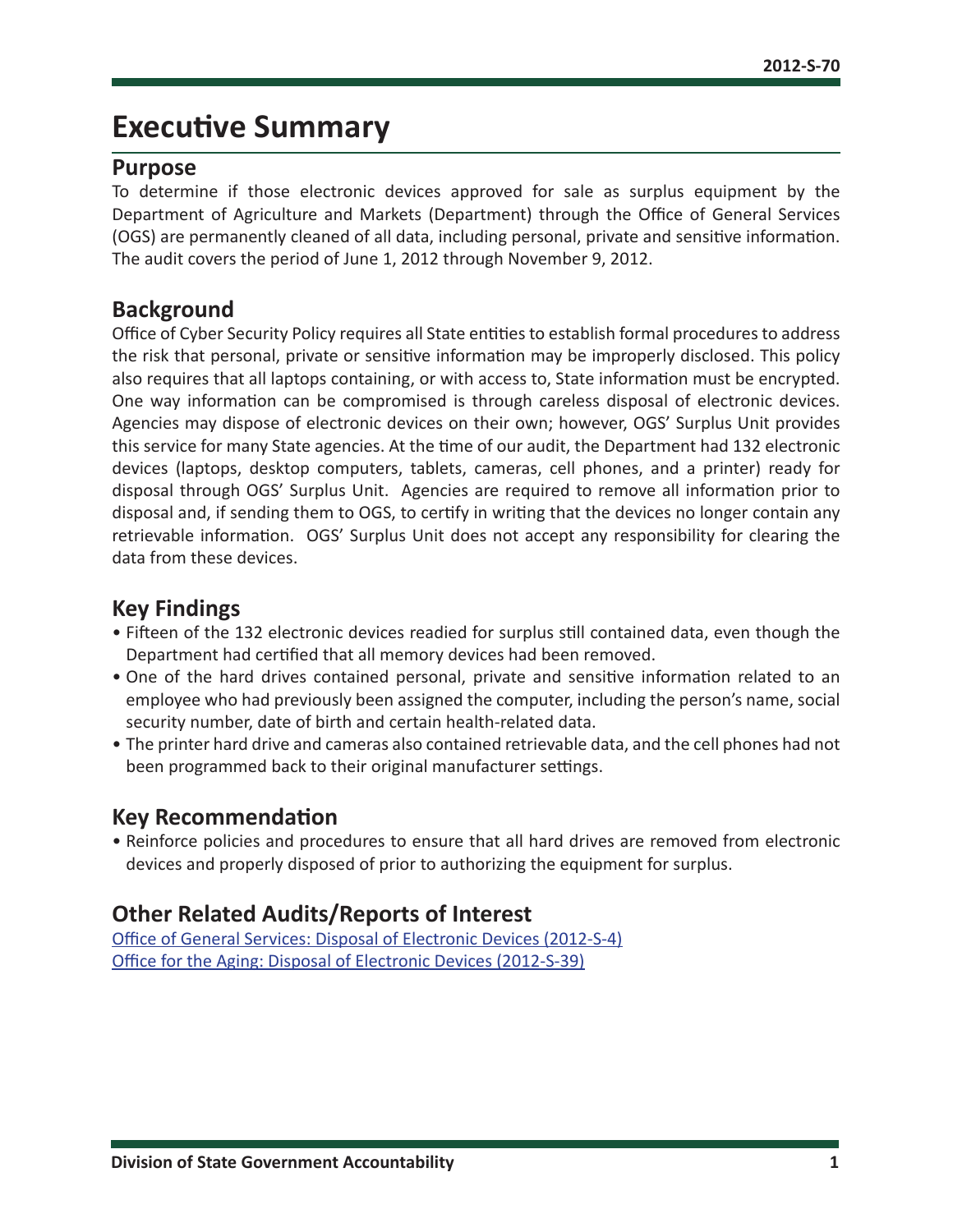## **Office of the State Comptroller State of New York**

#### **Division of State Government Accountability**

April 25, 2013

Darrel J. Aubertine Commissioner Department of Agriculture and Markets 10 B Airline Drive Albany, NY 12235

Dear Commissioner Aubertine:

The Office of the State Comptroller is committed to helping State agencies, public authorities and local government agencies manage government resources efficiently and effectively and, by so doing, providing accountability for tax dollars spent to support government operations. The Comptroller oversees the fiscal affairs of State agencies, public authorities and local government agencies, as well as their compliance with relevant statutes and their observance of good business practices. This fiscal oversight is accomplished, in part, through our audits, which identify opportunities for improving operations. Audits can also identify strategies for reducing costs and strengthening controls that are intended to safeguard assets.

Following is a report of our audit of the Department of Agriculture and Markets entitled *Disposal of Electronic Devices*. This audit was performed according to the State Comptroller's authority under Article V, Section 1 of the State Constitution and Article II, Section 8 of the State Finance Law.

This audit's results and recommendations are resources for you to use in effectively managing your operations and in meeting the expectations of taxpayers. If you have any questions about this report, please feel free to contact us.

Respectfully submitted,

*Office of the State Comptroller Division of State Government Accountability*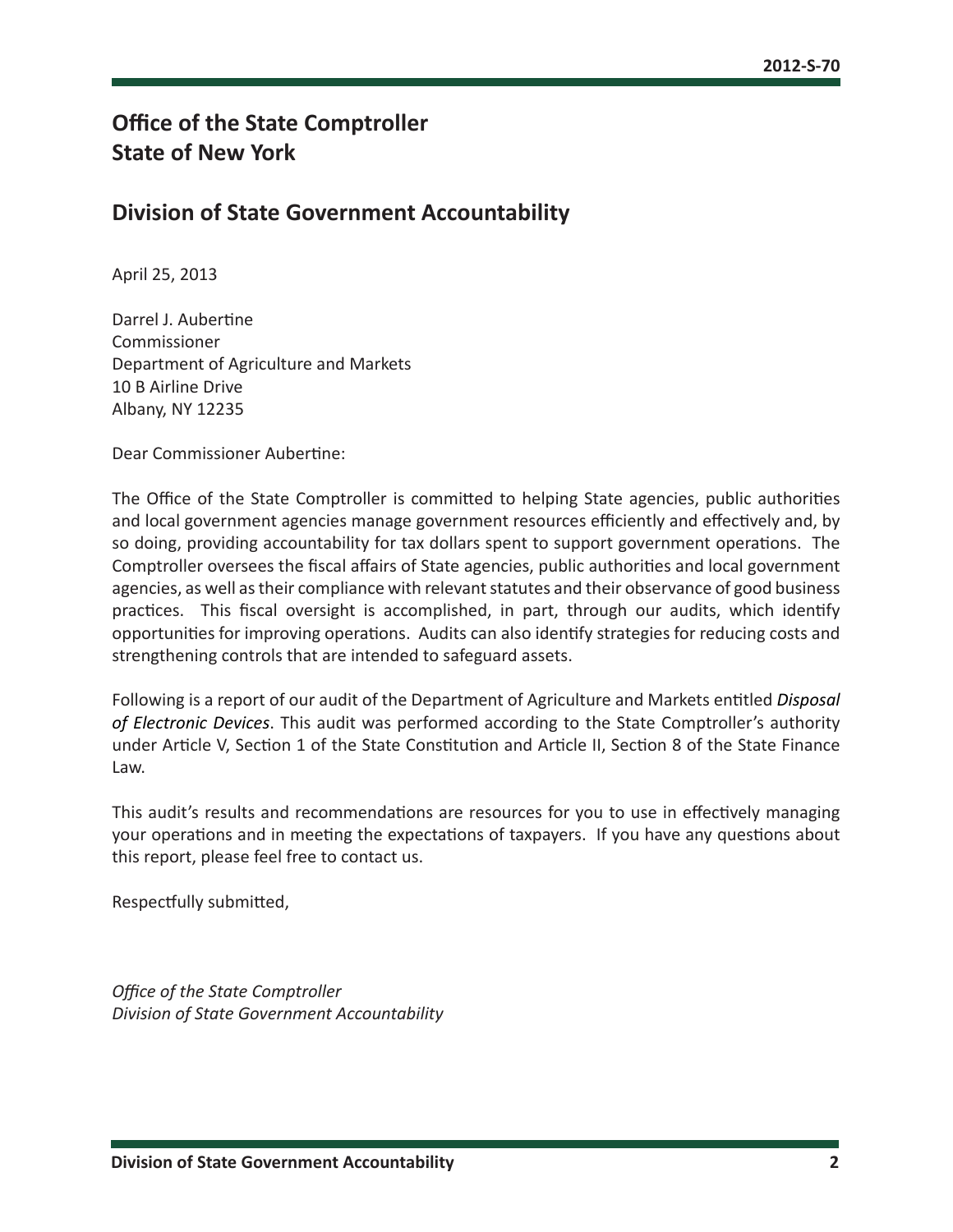## **Table of Contents**

| <b>Background</b>                  | 4 |
|------------------------------------|---|
| Audit Findings and Recommendation  | 5 |
| Removal of Information             | 5 |
| Recommendation                     | 6 |
| Audit Scope and Methodology        | 6 |
| Authority                          | 6 |
| <b>Reporting Requirements</b>      |   |
| <b>Contributors to This Report</b> | 8 |
| <b>Agency Comments</b>             | 9 |

**State Government Accountability Contact Information: Audit Director:** John Buyce **Phone:** (518) 474-3271 **Email:** [StateGovernmentAccountability@osc.state.ny.us](mailto:StateGovernmentAccountability%40osc.state.ny.us?subject=) **Address:** Office of the State Comptroller Division of State Government Accountability 110 State Street, 11th Floor Albany, NY 12236 This report is also available on our website at: [www.osc.state.ny.us](http://www.osc.state.ny.us)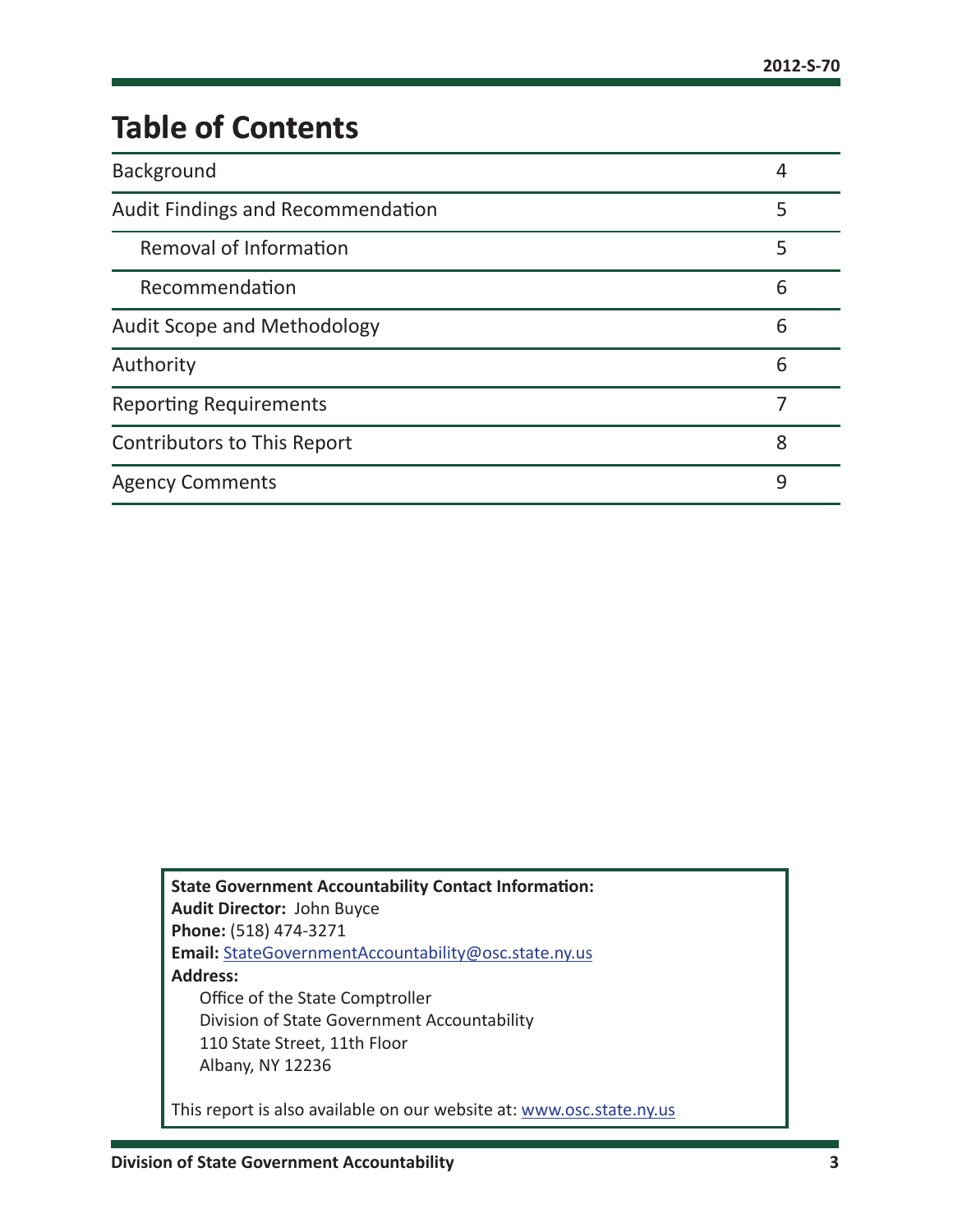## <span id="page-4-0"></span>**Background**

In today's electronic age, unauthorized disclosure of personal, private and sensitive information has become an extremely high-risk area. Various laws and regulations, including the State Technology Law, impose strict requirements on organizations to properly safeguard the information they collect.

In New York, Office of Cyber Security Policy requires all State entities to establish formal processes to address the risk that personal, private or sensitive information may be improperly disclosed through careless disposal or re-use of electronic devices. Personal computers, tablets and smart phones pose a particular concern because they can easily be returned to the manufacturer or sold to the public while still containing personal identifiable information. The policy therefore requires that all electronic media (i.e. hard drives and other memory components) in these devices be securely overwritten or physically destroyed to prevent the unauthorized disclosure of sensitive information. This policy also requires that all laptops containing, or with access to, State information must be encrypted.

Agencies may dispose of electronic devices on their own. However, OGS' Surplus Unit provides this service for many State agencies. The Surplus Unit does not always take physical custody of the equipment, but instead arranges for the sale or transfer directly by the owner agency. The Surplus Unit does not assume responsibility for removing information from electronic devices or testing devices to ensure information has been removed. Instead, it requires each agency to remove all information and to certify, in writing, that they have done so prior to authorizing an item for disposal. Once an item is ready for surplus, the Surplus Unit will offer electronic devices for reuse to State agencies and public authorities, then to municipalities and then to school districts. If the items are not transferred to these entities, the Surplus Unit will make them available for sale to the public.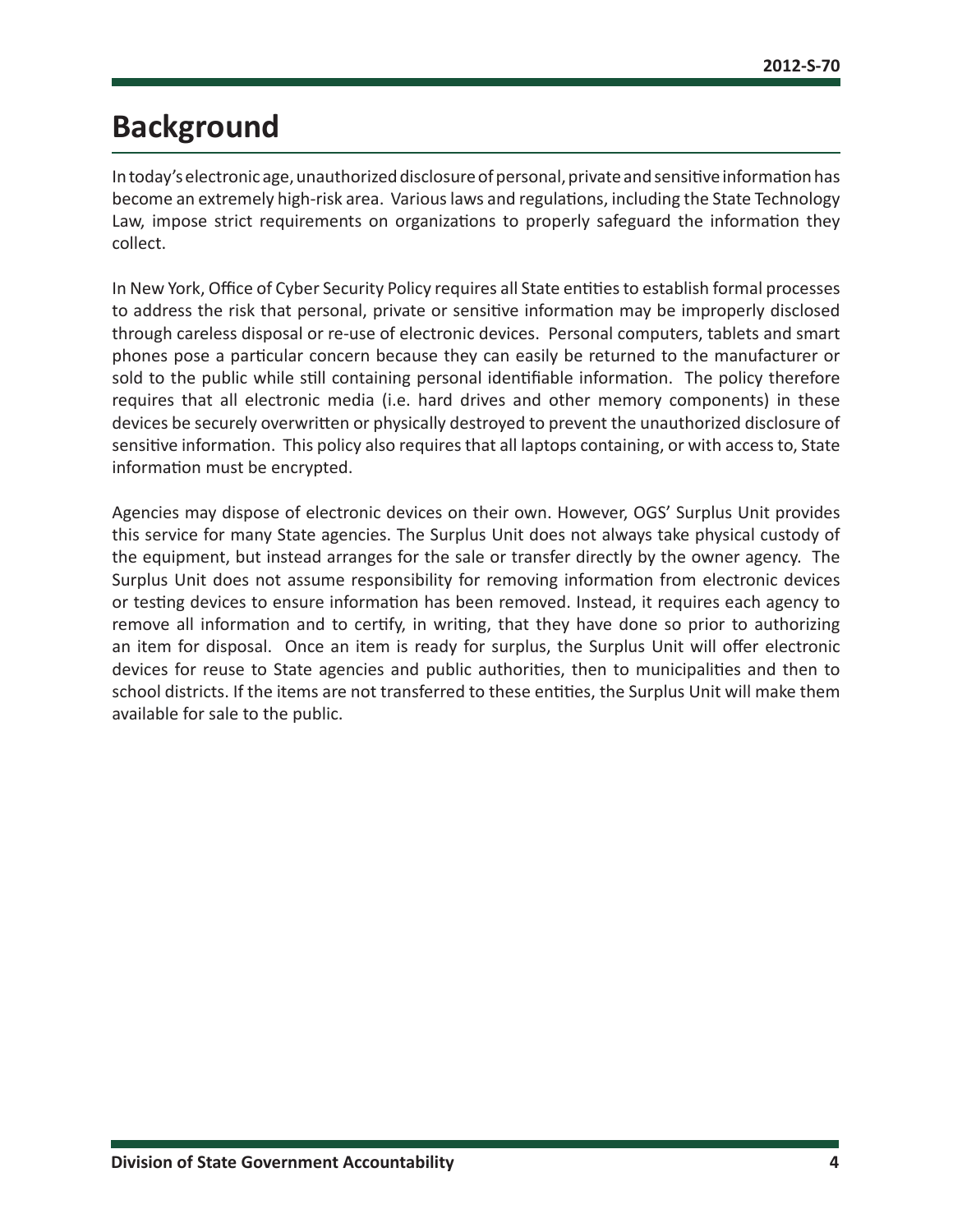## <span id="page-5-0"></span>**Audit Findings and Recommendation**

#### **Removal of Information**

During July and August 2012, we tested all 132 electronic devices (laptops, desktop computers, tablets, cell phones, cameras and a printer) that the Department had forwarded for disposal through OGS' Surplus Unit. Although the Department had certified to OGS that the memory devices had been removed from each item, 15 memory devices (11 percent) were still installed and contained retrievable data. We found memory devices in various types of surplus electronic equipment, including two laptops, six tablets, three cameras, three cell phones and one printer.

One of the hard drives contained personal, private and sensitive information related to the employee who had previously been assigned the computer. Information such as the employee's name, social security number, date of birth and certain health-related data was present in many personal and business-related documents, as were a number of personal photographs. The printer hard drive also contained retrievable data from documents that had been printed using the device. Further, memory cards retrieved from the cameras had not been wiped clean and the cell phones had not been programmed back to the original manufacturer settings.

We reviewed the Department's prescribed method for preparing equipment for surplus and found it to be appropriate, if followed. In accordance with these policies and procedures, staff are required to store all equipment in a secure location. All memory storage devices are supposed to be removed and either re-used or destroyed by staff or a third party contractor. Contractors must provide signed verification that the destruction process was witnessed. Before equipment leaves the premises for disposal or surplus by OGS, staff should confirm that all memory devices have been removed and sign an inventory sheet in acknowledgement. Properly applied, these procedures should provide appropriate assurance that information will not be improperly disclosed. However, this assurance is not absolute. As demonstrated by our audit tests, there is always a risk that errors may occur.

We met with the Department's Information Technology officials to determine the cause of the problems we found and the reasons why these procedures failed. We learned that the surplus equipment process is handled by one individual; a mid-level Information Technology professional whose work in this area is not verified by any other staff members. For most of the cases we identified, it appears that this individual simply overlooked the memory devices. Officials further explained that although the individual was unaware of how to remove the hard drive from the printer, he never requested assistance or reviewed the printer manual for instruction. In addition, officials reported that the cameras were added to the group of surplus equipment by a different employee in error. However, the individual responsible for overseeing the process still signed off on these items without ensuring that the data storage media had been removed or wiped clean.

Officials agreed to reinforce their procedures and to take other steps to ensure that devices do not contain sensitive information.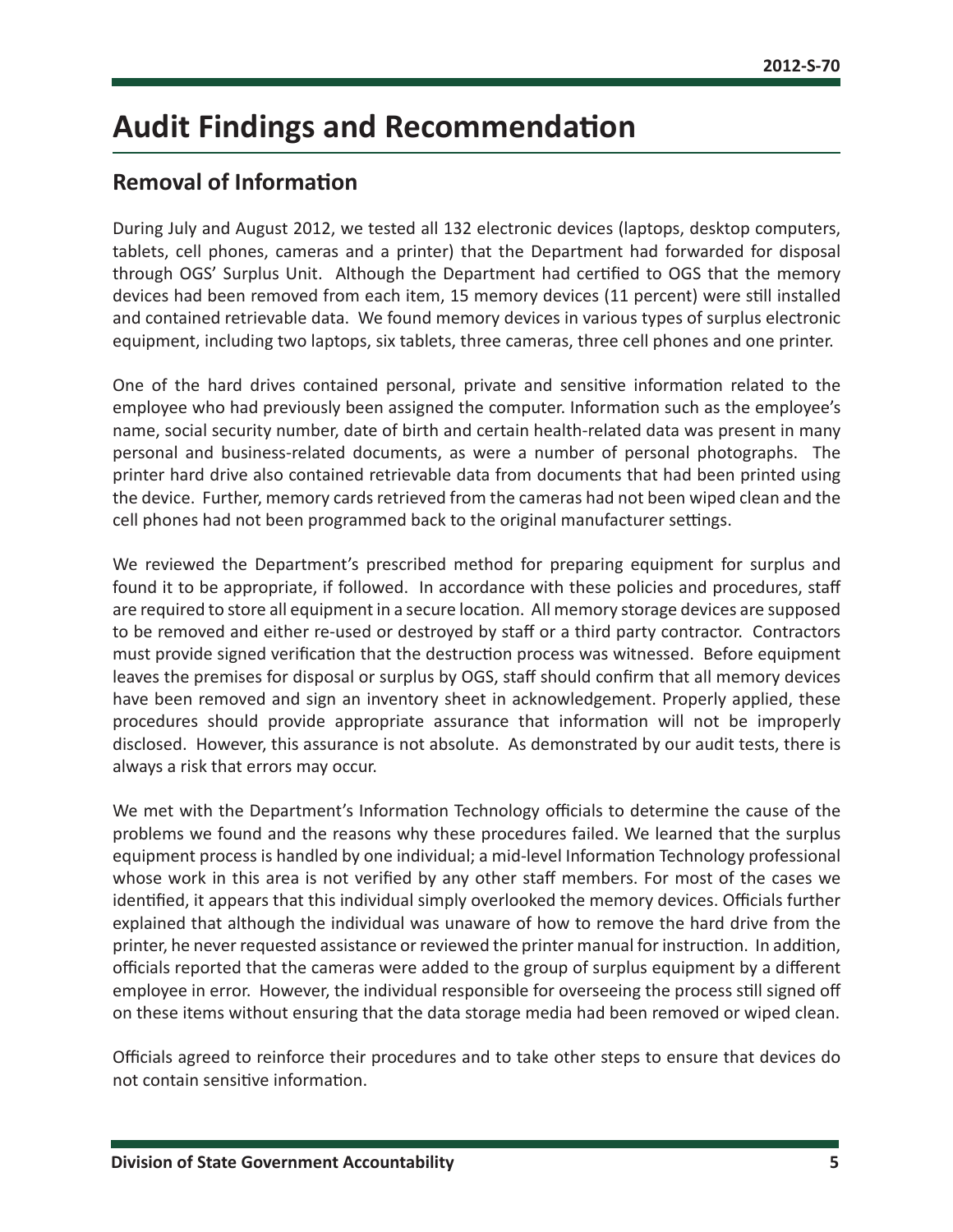#### <span id="page-6-0"></span>**Recommendation**

1. Reinforce policies and procedures to ensure that all hard drives are removed and properly disposed of prior to authorizing the electronic devices for surplus.

## **Audit Scope and Methodology**

The objectives of our audit were to determine if electronic devices being surplused had been permanently wiped clean of all personal, private and sensitive information, and also whether the Department had developed formal processes to minimize the risk of unauthorized disclosure of such information when disposing of its equipment. The audit covers the period of June 1, 2012 through November 9, 2012.

To accomplish our audit objectives, we reviewed relevant industry standards, State laws and agency policies and procedures. We also interviewed representatives of the Department to gain an understanding of their policies and procedures for disposal of electronic devices. We tested all 132 electronic devices which the Department had readied and listed for surplus with OGS. Using forensic software, we examined the contents of electronic media contained in these devices while taking steps to ensure that the actual data was unaffected by our testing. For the memory devices we found with retrievable data, we reviewed and analyzed the data to determine whether it contained sensitive information.

We conducted our performance audit in accordance with generally accepted government auditing standards. Those standards require that we plan and perform the audit to obtain sufficient, appropriate evidence to provide a reasonable basis for our findings and conclusions based on our audit objectives. We believe that the evidence obtained provides a reasonable basis for our findings and conclusions based on our audit objectives.

In addition to being the State Auditor, the Comptroller performs certain other constitutionally and statutorily mandated duties as the chief fiscal officer of New York State. These include operating the State's accounting system; preparing the State's financial statements; and approving State contracts, refunds, and other payments. In addition, the Comptroller appoints members to certain boards, commissions and public authorities, some of whom have minority voting rights. These duties may be considered management functions for purposes of evaluating organizational independence under generally accepted government auditing standards. In our opinion, these functions do not affect our ability to conduct independent audits of program performance.

## **Authority**

This audit was done according to the State Comptroller's authority as set forth in Article V, Section 1 of the State Constitution and Article II, Section 8 of the State Finance Law.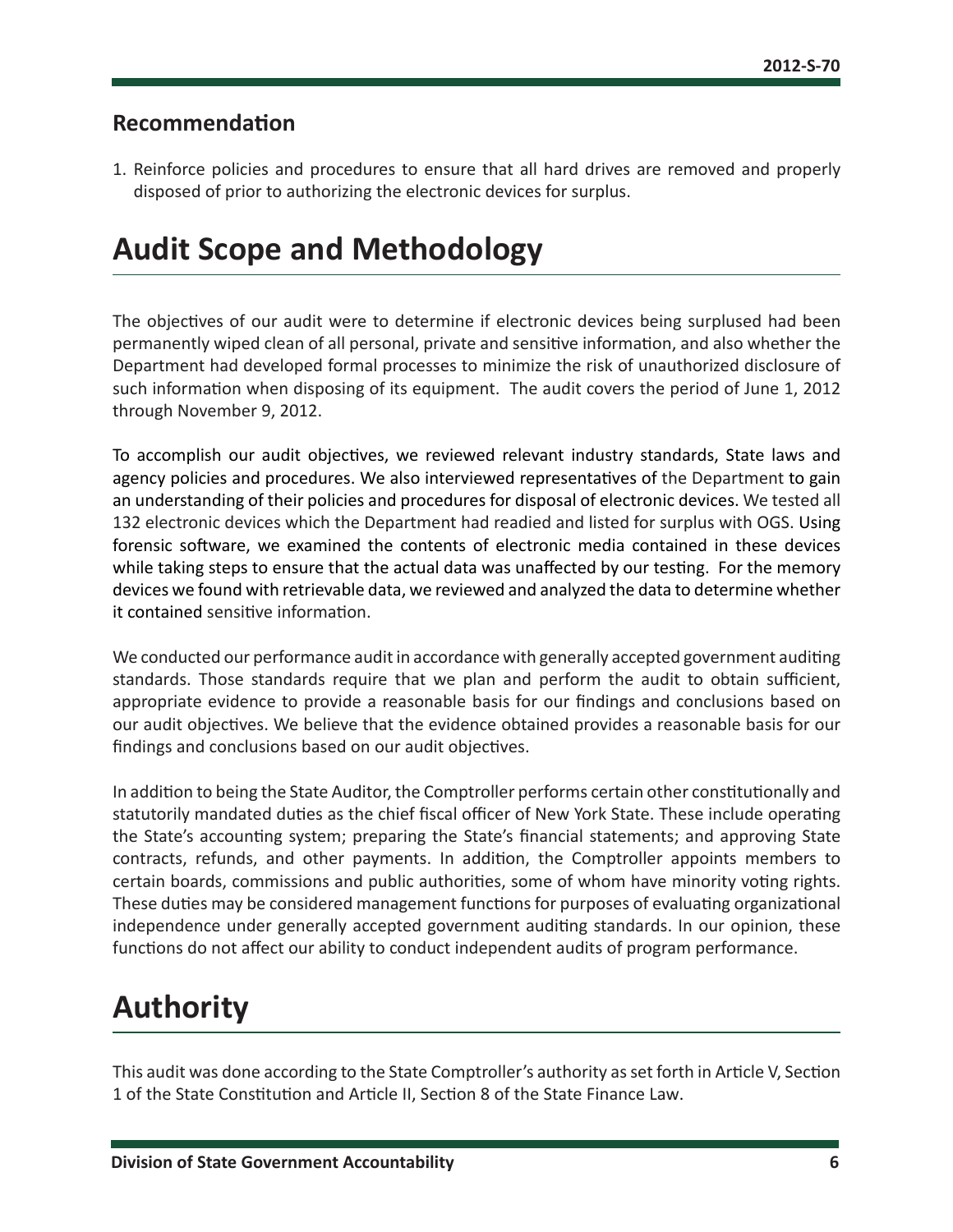## <span id="page-7-0"></span>**Reporting Requirements**

A draft copy of this report was provided to the Department of Agriculture and Markets officials for their review and comment. Officials agreed with our recommendation and reported having already taken steps to implement it. A complete copy of their response is included at the end of this report.

Within 90 days after final release of this report, as required by Section 170 of the Executive Law, the Commissioner of the Department of Agriculture and Markets shall report to the Governor, the State Comptroller, and the leaders of the Legislature and fiscal committees, advising what steps were taken to implement the recommendation contained herein, and where the recommendation was not implemented, the reasons why.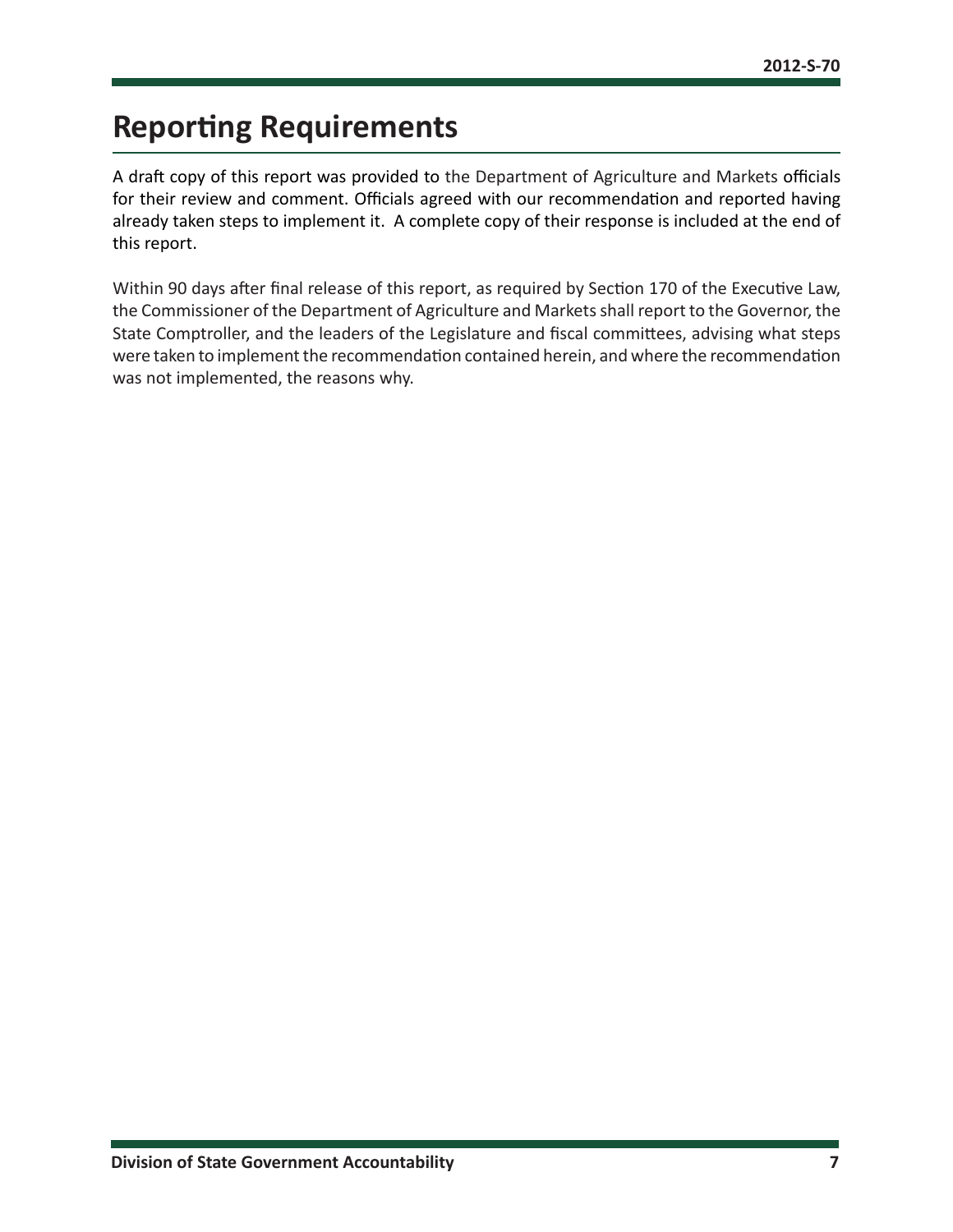## <span id="page-8-0"></span>**Contributors to This Report**

**John Buyce**, Audit Director **Walter Irving**, Audit Manager **Bob Mainello**, Audit Supervisor **Lynn Freeman**, Examiner-in-Charge **Holly Thornton**, Examiner-in-Charge **Melissa Davie**, Staff Examiner **Thierry Demoly**, Staff Examiner **Stephon Pereyra**, Staff Examiner **Sue Gold**, Report Editor **Jeffrey Frederick**, Information Technology Specialist

## **Division of State Government Accountability**

Andrew A. SanFilippo, Executive Deputy Comptroller 518-474-4593, [asanfilippo@osc.state.ny.us](mailto:asanfilippo%40osc.state.ny.us%0D?subject=)

Elliot Pagliaccio, Deputy Comptroller 518-473-3596, [epagliaccio@osc.state.ny.us](mailto:epagliaccio%40osc.state.ny.us?subject=)

Jerry Barber, Assistant Comptroller 518-473-0334, [jbarber@osc.state.ny.us](mailto:jbarber%40osc.state.ny.us?subject=)

### **Vision**

A team of accountability experts respected for providing information that decision makers value.

#### **Mission**

To improve government operations by conducting independent audits, reviews and evaluations of New York State and New York City taxpayer financed programs.